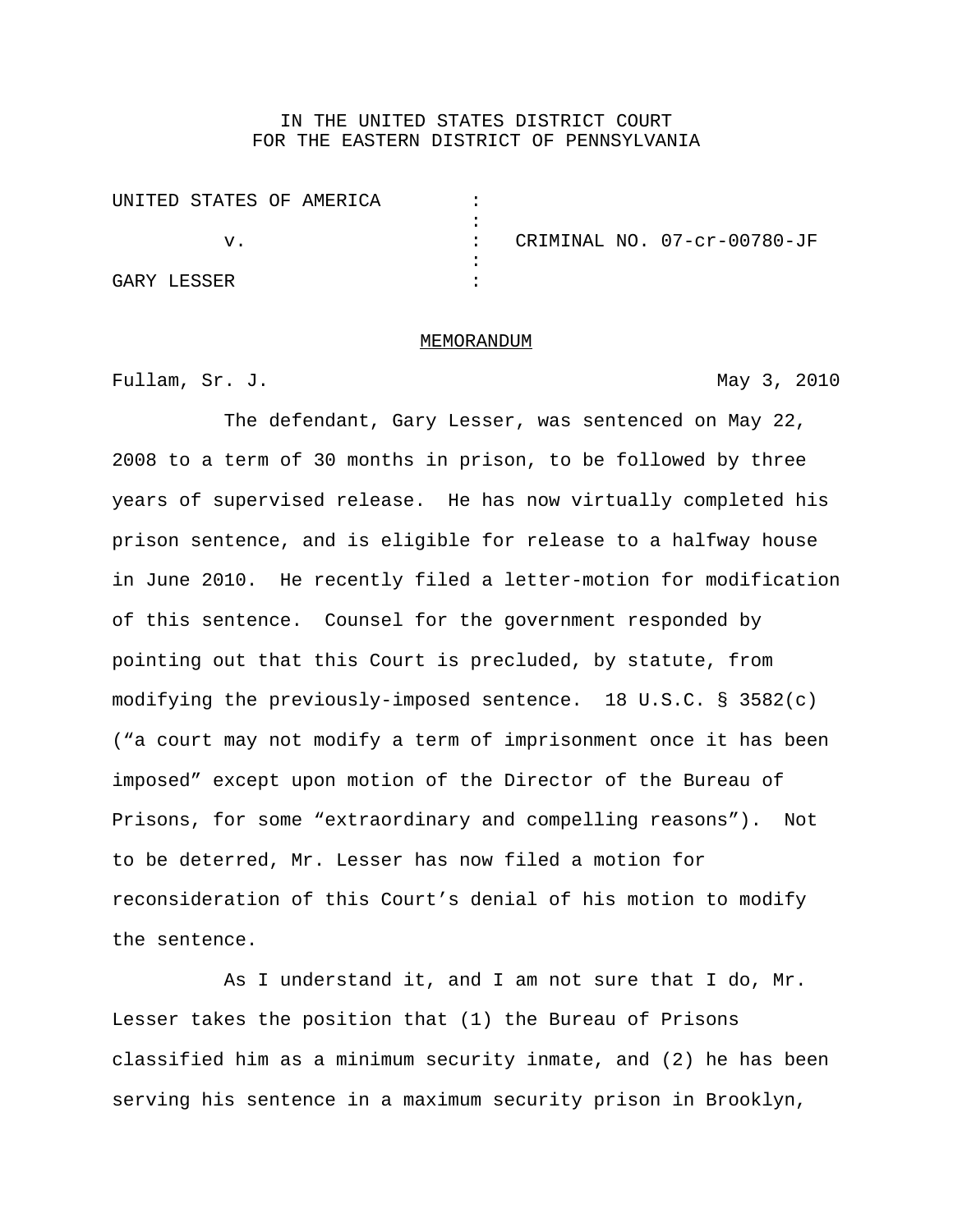hence he should not have to serve as long as if he had been properly assigned.

For obvious reasons, this Court has no legal right to modify Mr. Lesser's sentence, or to grant any other relief. The motion for reconsideration will therefore be denied. This Court has no jurisdiction over assignment decisions made by the Bureau of Prisons.

An Order follows.

BY THE COURT:

/s/ John P. Fullam John P. Fullam, Sr. J.